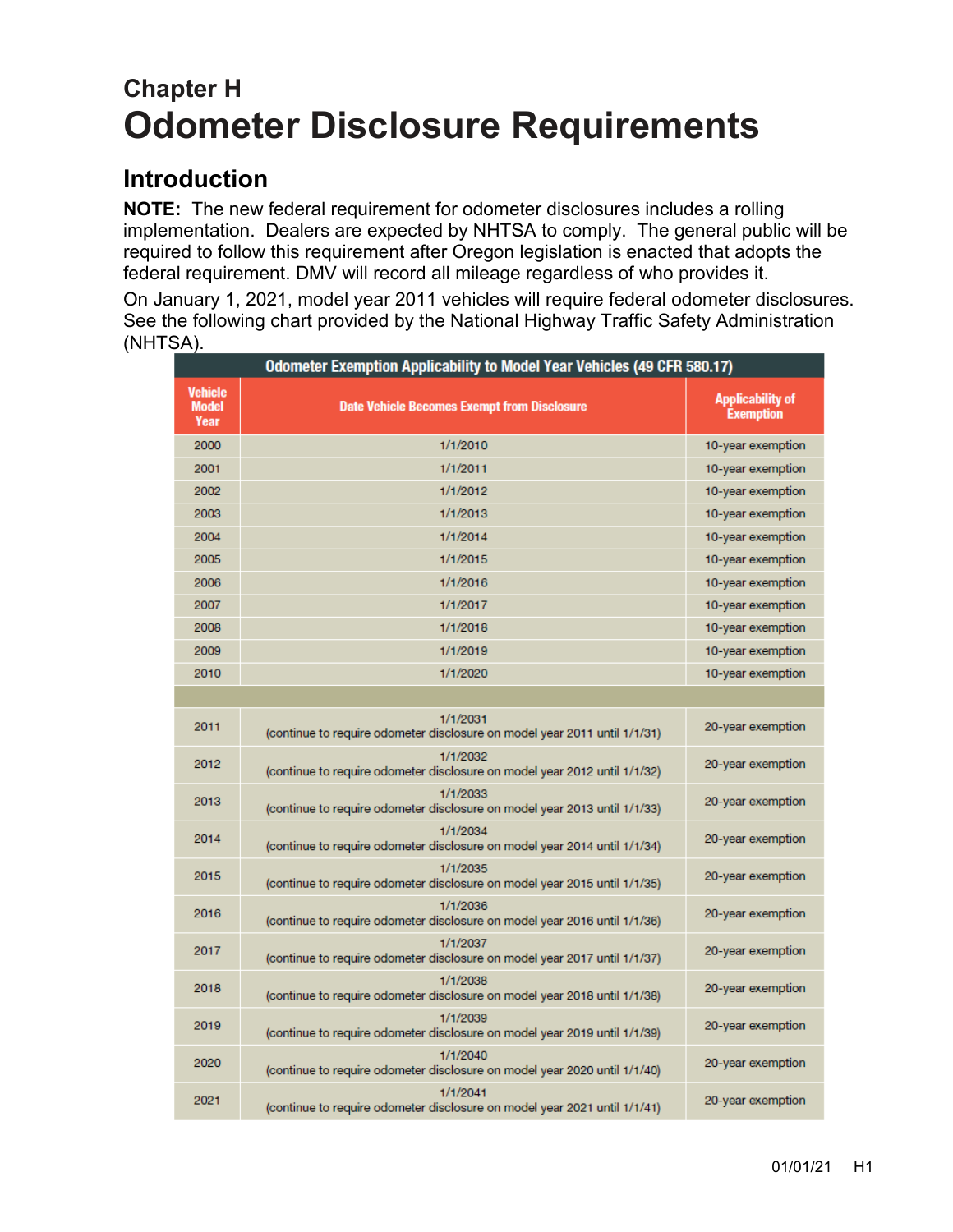#### *Federal requirements for odometer disclosures:*

- The seller of a vehicle must disclose the odometer when they transfer their ownership in a vehicle. The buyer must sign an acknowledgment of the mileage disclosure given.
- At least one owner shown on the title must make their disclosure on the actual title. The buyer must sign the title, acknowledging the disclosure on the same title. Other buyers must make disclosures on controlled secure forms which contain security features that meet federal requirements.
- Vehicles with "not readable" odometer readings are still subject to federal odometer requirements.

### *Oregon DMV requires:*

A current odometer reading for vehicles previously titled elsewhere when titled in Oregon for the first time. This applies even when there is no change in ownership.

DMV requires the odometer reading to maintain the odometer history and to provide an accurate odometer reading on the first Oregon title.

## **Exemptions from odometer disclosures**

- Based on age of the vehicle. See chart on page 1.\*
- Vehicles with a manufacturer's gross vehicle weight rating over 16,000 pounds.
- Snowmobiles.
- ATVs (all-terrain vehicles).
- Vehicles that are not self-propelled.
- Vehicles not equipped with an odometer at the time of manufacture.
- Unrecovered stolen vehicles.
- Title transfers that only add or remove a security interest.
- Title transfers when at least one of the registered owners is staying the same, except when the title submitted is from out of state.
- Replacement title only.

\* DMV will record voluntary odometer readings only on vehicle types that are required to disclose odometer readings under the federal odometer law. A voluntary odometer reading must be provided on a document submitted to DMV in connection with a title transaction and must include the date of the reading.

## <span id="page-1-0"></span>**Contents of disclosure**

The odometer disclosure must contain all of the following:

- The odometer reading at the time of transfer.
- The date of transfer.
- The vehicle identifiers, including the year, make, model, body style, and vehicle identification number (VIN).
- The printed name and current address of the seller, and the signature of the seller. If the seller is a business, the printed name of both the business and the person signing for the business shall be included.
- The printed name and current address of the buyer, and the signature of the buyer acknowledging the disclosure made by the seller. If the buyer is a business, the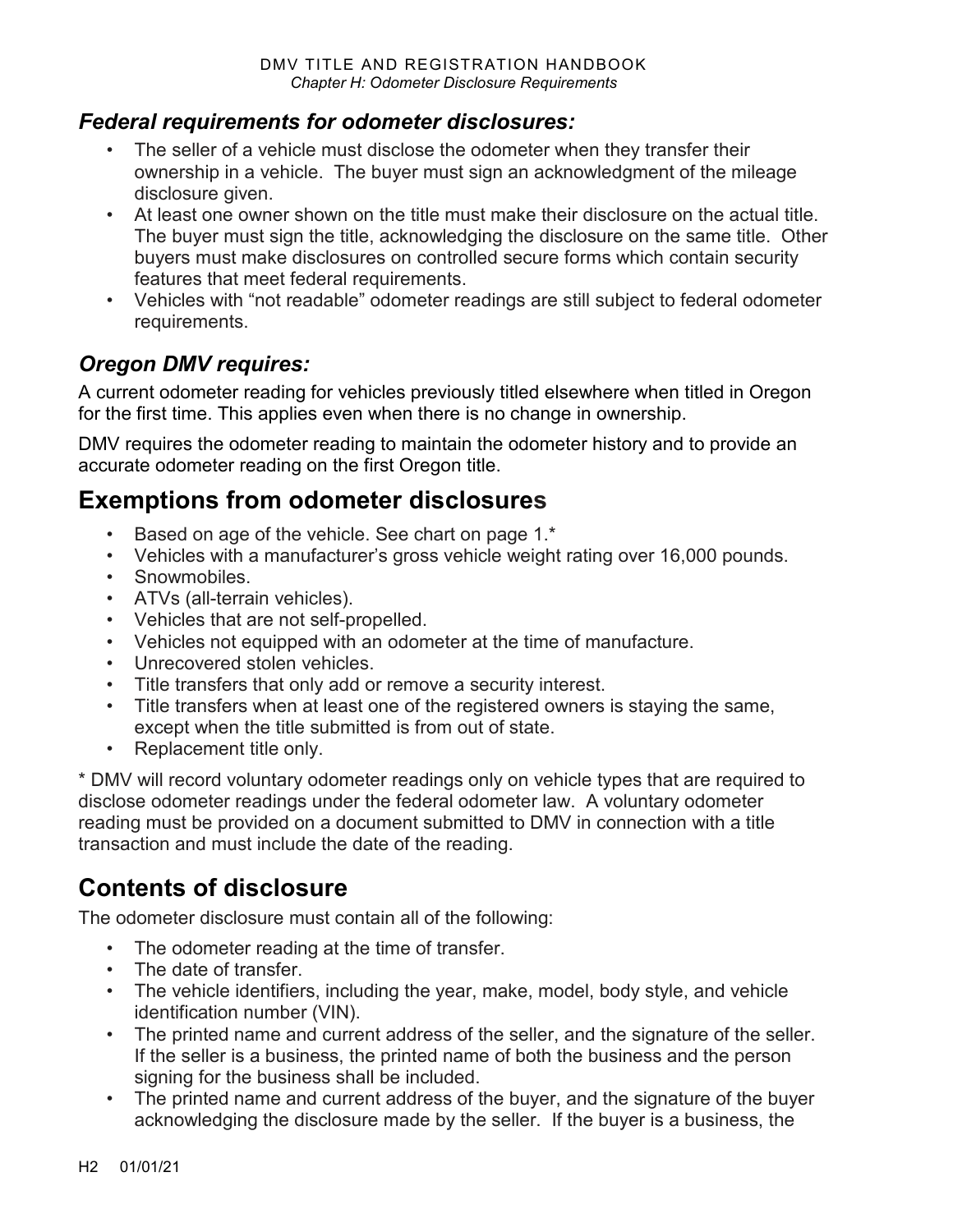printed name of both the business and the person signing for the business shall be included.

• A certification as to whether the reading represents the actual mileage, mileage in excess of the odometer's mechanical limits, or does not represent the actual mileage.\*

\* Voluntary odometer readings may include an odometer message that states to the best of the person's knowledge that:

- The mileage stated is in excess of the odometer's mechanical limits;
- The reading does not reflect the actual mileage; or
- The odometer is not readable.

## **General information**

#### *Disclosure on title or other forms*

The owner as shown on the title must disclose the odometer reading on the title. The first buyer must sign on the title to acknowledge the disclosure.

If the vehicle is then sold to another party (such as a dealer) after this first sale, the next disclosure must be made either on other reassignment lines on the back of the title, or on a Secure Odometer Disclosure/Reassignment form, Form 403*.* 

Other states' secure forms are also acceptable in Oregon. A carbon copy of a secure odometer form, including those from other states, is acceptable.

### *Multiple sales of a vehicle*

Federal odometer law requires an odometer disclosure between buyer and seller for each vehicle sale. However, DMV requires submission of only two odometer disclosures:

- The disclosure between the owner of record shown on the title and the first buyer, *and*
- The disclosure from the last seller to the last buyer (applicant for title).

#### *More than one owner on title*

If there is more than one owner on the title, DMV requires an odometer disclosure from only one owner. A disclosure from that owner/seller may also include a release of interest for that party. DMV must still receive a release of interest from all owners.

### *Providing copies to buyers and sellers*

Dealers must always provide copies of odometer disclosures to all buyers and sellers of vehicles that they acquire or sell. This may mean taking photocopies of the front and back of the title or other state-issued forms.

### *Out-of-state title*

If an Oregon dealer obtains a vehicle with an out-of-state title, the owner shown on the title must have made a disclosure on the title itself. If the owner did not disclose on the title, the dealer must attempt to obtain the required disclosure. If unable to obtain the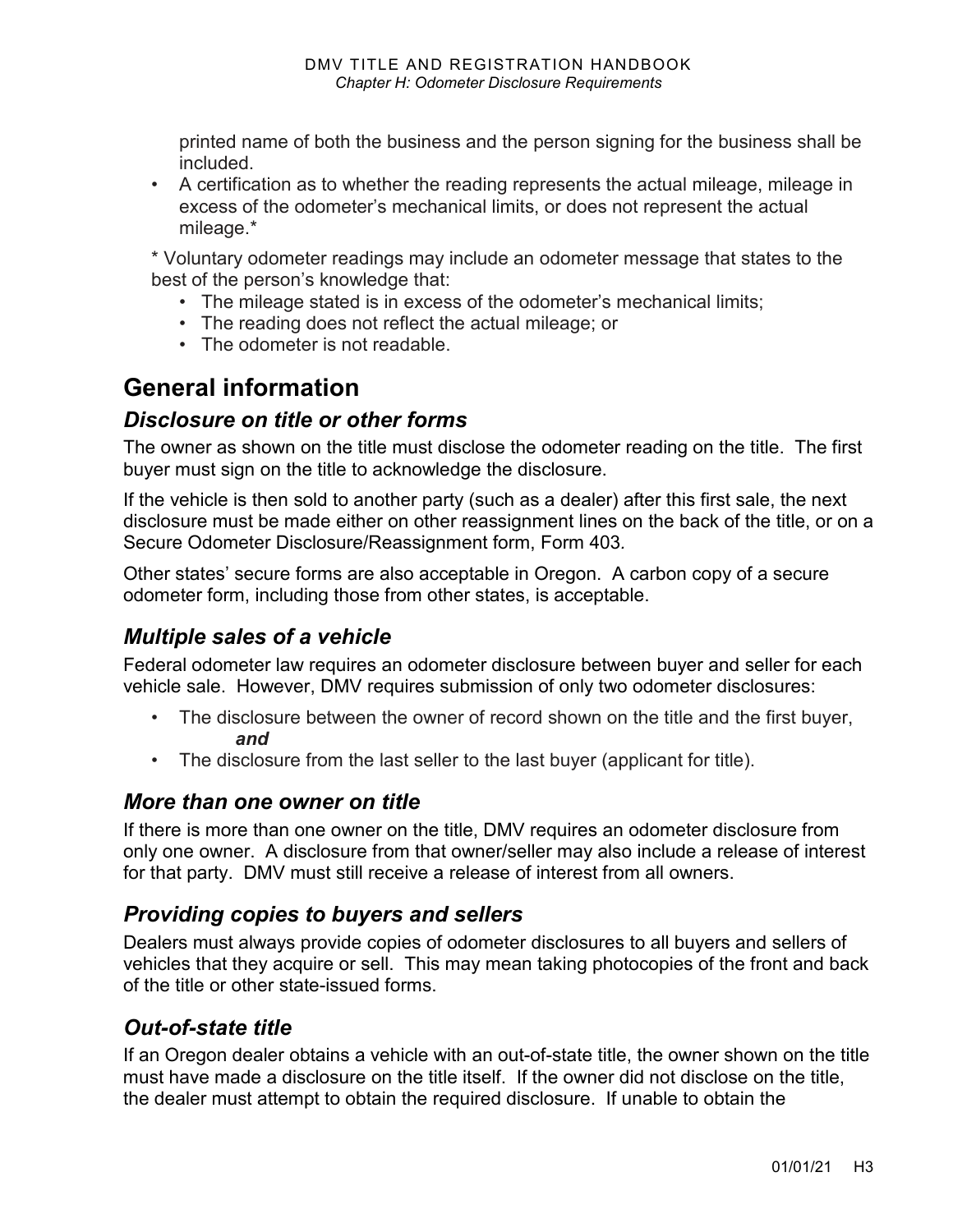disclosure, the dealer must provide a statement explaining why the disclosure is not on the title and why it is not available.

### *MCO – Manufacturer's Certificate of Ownership*

When the manufacturer or distributor issues the MCO directly into the name of the seller, the seller may disclose odometer reading on the MCO or on any state's secure odometer disclosure form. If a dealer shown on the MCO applies for title in their name, the dealer must complete the odometer certification on the Application for Title and Registration, Form 226.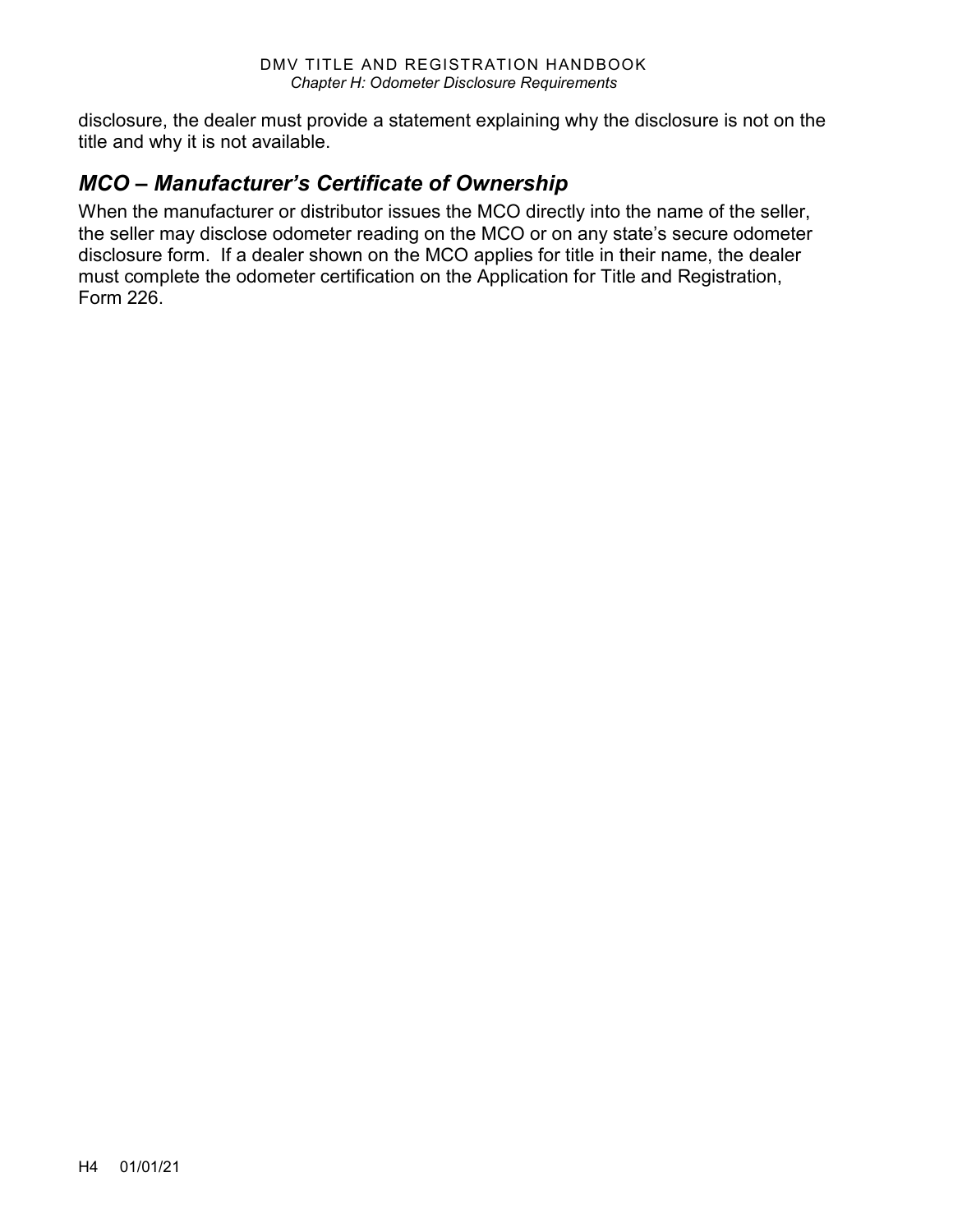#### **Example of SECURE ODOMETER DISCLOSURE/REASSIGNMENT, FORM 403**  *Actual size 8½" x 11"*

|                                |                                                                                                                         |                                                                                                                                                                                                                                                                                                                                              | <b>State of Oregon</b><br>SECURE ODOMETER DISCLOSURE/REASSIGNMENT                                                                                                |                                                   |                       |                                                                                                                                                          | R9939449     |
|--------------------------------|-------------------------------------------------------------------------------------------------------------------------|----------------------------------------------------------------------------------------------------------------------------------------------------------------------------------------------------------------------------------------------------------------------------------------------------------------------------------------------|------------------------------------------------------------------------------------------------------------------------------------------------------------------|---------------------------------------------------|-----------------------|----------------------------------------------------------------------------------------------------------------------------------------------------------|--------------|
|                                |                                                                                                                         | Federal and state laws require that you state a vehicle's mileage when there is a transfer of ownership. Failure to complete an odometer<br>disclosure or providing a false statement may result in fines and/or imprisonment. Under Oregon law, the offense of submitting a false<br>odometer disclosure is a Class C felony (ORS 815.430). |                                                                                                                                                                  |                                                   |                       |                                                                                                                                                          |              |
|                                | PLATE NUMBER                                                                                                            | VEHICLE IDENTIFICATION NUMBER                                                                                                                                                                                                                                                                                                                |                                                                                                                                                                  | <b>YEAR</b>                                       | <b>MAKE</b>           | <b>STYLE</b>                                                                                                                                             | <b>MODEL</b> |
| FIRST ASSIGNMENT OF TITLE      | completed<br>and<br>printed names<br>g the printed names<br>buyer(s) and seller(s)<br>8<br>must                         | I certify the vehicle described above has been transferred to the following (signature certifies to odometer<br>disclosure and releases interest in the vehicle):<br>BUYER'S PRINTED NAME                                                                                                                                                    |                                                                                                                                                                  |                                                   |                       |                                                                                                                                                          |              |
|                                |                                                                                                                         |                                                                                                                                                                                                                                                                                                                                              |                                                                                                                                                                  |                                                   |                       | DATE OF SALE OR TRANSFER                                                                                                                                 |              |
|                                |                                                                                                                         | <b>BUYER'S ADDRESS</b>                                                                                                                                                                                                                                                                                                                       |                                                                                                                                                                  |                                                   |                       |                                                                                                                                                          |              |
|                                |                                                                                                                         | ODOMETER READING (NO TENTHS)                                                                                                                                                                                                                                                                                                                 | I certify to the best of my knowledge that the<br>odometer reading is the actual mileage of the<br>vehicle UNLESS one of the following statements is<br>checked: |                                                   |                       | The mileage stated is in EXCESS of its<br>mechanical limits.<br>The odometer reading is NOT the actual mileage.<br><b>WARNING - ODOMETER DISCREPANCY</b> |              |
|                                |                                                                                                                         | <b>SELLER'S PRINTED NAME</b>                                                                                                                                                                                                                                                                                                                 |                                                                                                                                                                  | SIGNATURE                                         |                       |                                                                                                                                                          |              |
|                                | areas                                                                                                                   | SELLER'S PRINTED NAME (IF BUSINESS, PERSON SIGNING FOR BUSINESS)                                                                                                                                                                                                                                                                             |                                                                                                                                                                  | SIGNATURE                                         |                       |                                                                                                                                                          |              |
|                                | fully includin<br>ð<br>Assignment<br>signatures                                                                         | SELLER'S ADDRESS (IF DIFFERENT FROM FRONT OF TITLE)                                                                                                                                                                                                                                                                                          |                                                                                                                                                                  |                                                   | DEALER/WRECKER NUMBER | TELEPHONE NUMBER                                                                                                                                         |              |
|                                |                                                                                                                         |                                                                                                                                                                                                                                                                                                                                              | I am aware of the above odometer disclosure made by the seller/agent.                                                                                            |                                                   |                       |                                                                                                                                                          |              |
|                                |                                                                                                                         | BUYER'S PRINTED NAME                                                                                                                                                                                                                                                                                                                         |                                                                                                                                                                  | SIGNATURE                                         |                       |                                                                                                                                                          |              |
|                                | and<br>completed                                                                                                        | I certify the vehicle described above has been transferred to the following (signature certifies to odometer                                                                                                                                                                                                                                 |                                                                                                                                                                  |                                                   |                       |                                                                                                                                                          |              |
|                                |                                                                                                                         | disclosure and releases interest in the vehicle):<br>BUYER'S PRINTED NAME                                                                                                                                                                                                                                                                    |                                                                                                                                                                  |                                                   |                       | DATE OF SALE OR TRANSFER                                                                                                                                 |              |
|                                |                                                                                                                         | <b>BUYER'S ADDRESS</b>                                                                                                                                                                                                                                                                                                                       |                                                                                                                                                                  |                                                   |                       |                                                                                                                                                          |              |
| SECOND ASSIGNMENT OF TITLE     | printed names<br>fully including the printed names<br>signatures of buyer(s) and seller(s)<br><b>B</b><br>must<br>areas | ODOMETER READING (NO TENTHS)                                                                                                                                                                                                                                                                                                                 | I certify to the<br>odometer reading<br>ocometer reading to a actual mileage or the<br>vehicle UNLESS or the following statements is<br>checked:                 | of my knowledge that the<br>actual mileage of the |                       | The mileage stated is in EXCESS of its<br>mechanical limits.<br>The odometer reading is NOT the actual mileage,<br><b>WARNING - ODOMETER DISCREPANCY</b> |              |
|                                |                                                                                                                         | SELLER'S PRINTED NAME                                                                                                                                                                                                                                                                                                                        |                                                                                                                                                                  | SIGNATURE                                         |                       |                                                                                                                                                          |              |
|                                |                                                                                                                         | SELLER'S PRINTED NAME (IF BUSINESS, PERSON SIGNING FOR BUSINESS)                                                                                                                                                                                                                                                                             |                                                                                                                                                                  | <b>SIGNATURE</b>                                  |                       |                                                                                                                                                          |              |
| Assignment                     |                                                                                                                         | SELLER'S ADDRESS (IF DIFFERENT FROM FRONT OF TITLE)                                                                                                                                                                                                                                                                                          |                                                                                                                                                                  |                                                   | DEALER/WRECKER NUMBER | <b>TELEPHONE NUMBER</b>                                                                                                                                  |              |
|                                |                                                                                                                         |                                                                                                                                                                                                                                                                                                                                              | I am aware of the above odometer disclosure made by the seller/agent.                                                                                            |                                                   |                       |                                                                                                                                                          |              |
|                                |                                                                                                                         | <b>BUYER'S PRINTED NAME</b>                                                                                                                                                                                                                                                                                                                  |                                                                                                                                                                  | <b>SIGNATURE</b>                                  |                       |                                                                                                                                                          |              |
|                                | leted<br>and                                                                                                            | I certify the vehicle described above has been transferred to the following (signature certifies to odometer<br>disclosure and releases interest in the vehicle):                                                                                                                                                                            |                                                                                                                                                                  |                                                   |                       |                                                                                                                                                          |              |
|                                |                                                                                                                         | <b>BUYER'S PRINTED NAME</b>                                                                                                                                                                                                                                                                                                                  |                                                                                                                                                                  |                                                   |                       | DATE OF SALE OR TRANSFER                                                                                                                                 |              |
| ⊢<br><b>HIRD ASSIGNMENT OF</b> | comp                                                                                                                    | <b>BUYER'S ADDRESS</b>                                                                                                                                                                                                                                                                                                                       |                                                                                                                                                                  |                                                   |                       |                                                                                                                                                          |              |
|                                | printed names<br>and seller(s)<br>9d<br>must                                                                            | ODOMETER READING IND TENTHS)                                                                                                                                                                                                                                                                                                                 | I certify to the best of my knowledge that the<br>odometer reading is the actual mileage of the<br>vehicle UNLESS one of the following statements is<br>checked: |                                                   |                       | The mileage stated is in EXCESS of its<br>mechanical limits.<br>The odometer reading is NOT the actual mileage.<br><b>WARNING - ODOMETER DISCREPANCY</b> |              |
|                                | buyer(s)<br>the                                                                                                         | SELLER'S PRINTED NAME                                                                                                                                                                                                                                                                                                                        |                                                                                                                                                                  | SIGNATURE                                         |                       |                                                                                                                                                          |              |
|                                | areas                                                                                                                   | SELLER'S PRINTED NAME (IF BUSINESS, PERSON SIGNING FOR BUSINESS)                                                                                                                                                                                                                                                                             |                                                                                                                                                                  | SIGNATURE                                         |                       |                                                                                                                                                          |              |
|                                | including                                                                                                               | SELLER'S ADDRESS (IF DIFFERENT FROM FRONT OF TITLE)                                                                                                                                                                                                                                                                                          |                                                                                                                                                                  |                                                   | DEALER/WRECKER NUMBER | <b>TELEPHONE NUMBER</b>                                                                                                                                  |              |
|                                | signatures of<br>Assignment<br>fully                                                                                    | BUYER'S PRINTED NAME                                                                                                                                                                                                                                                                                                                         | I am aware of the above odometer disclosure made by the seller/agent.                                                                                            | SIGNATURE                                         |                       |                                                                                                                                                          |              |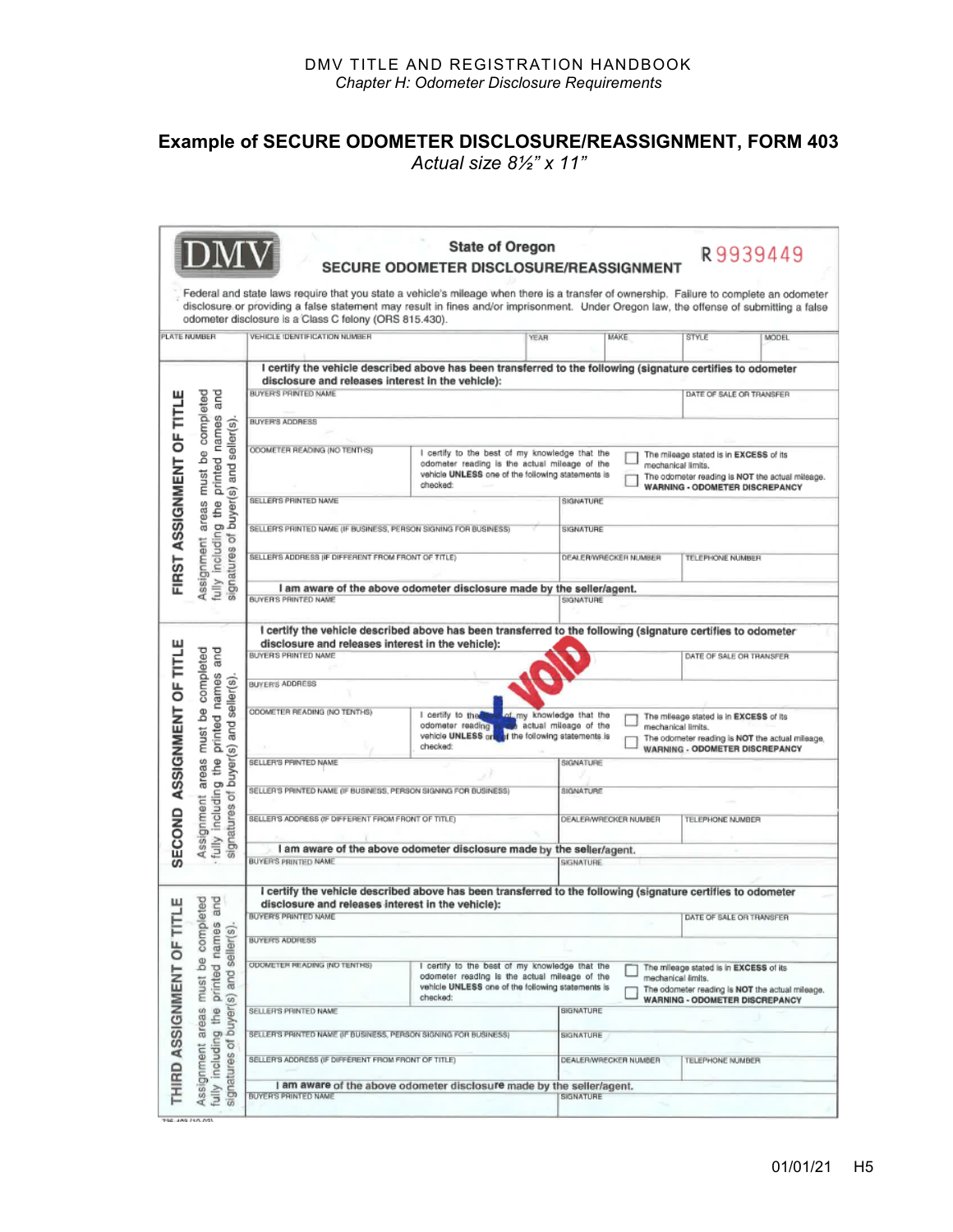## **Power of attorney (POA)**

A POA appoints to a specific person or entity the authority to act on someone else's behalf. This person or entity is an "agent" or an "attorney-in-fact."

The agent may use a POA to release interest in a vehicle, to disclose odometer reading, or to sign the application for title and other forms. The agent *must exercise* the POA on the title or other document. See the section titled ["Exercising the POA"](#page-6-0) in this chapter.

Only the agent granted power of attorney may use the POA. The agent may only use their authority in the way specified on the POA.

## **Secure POA**

The use of a secure POA form is allowable *only* when the title is not available because it has been lost or is in the possession of a security interest holder.

## *Using the secure POA for lost titles*

If the title for a vehicle that is subject to odometer requirements is lost, and the seller (owner) has traded it in or sold it, the seller can appoint the buyer (dealer) power of attorney. The dealer can use the secure POA to apply for replacement title on behalf of the owner of record. DMV will issue the replacement title in the name of the owner of record.

The dealer can have the replacement title mailed directly to their dealership's address. Complete the one-time mailing address area on the Application for Replacement Title, [Form 515,](https://www.odot.state.or.us/forms/dmv/515fill.pdf) writing "c/o" and the dealership's address.

When the dealer receives the replacement title, they must exercise the secure POA on the title. The dealer records the odometer disclosure and releases on the back of the title itself as the appointed attorney for the owner shown on the title. (See [Chapter C](https://www.oregon.gov/ODOT/DMV/docs/VTRH/Chapter_C.pdf)*,* Replacement Title, for more information.)

## *Using the secure POA when title is held by security interest holder*

When a security interest holder holds a title, a secure POA allows the odometer disclosure between the seller and buyer:

- 1. The owner (seller) shown on the title completes the odometer information on Part A of the secure POA and signs the form.
- 2. The buyer also signs Part A.
- 3. When the buyer receives the title from the security interest holder, the buyer, having POA,discloses the odometer reading for the seller, and identifies themselves as the buyer.

## *Required information on the secure POA*

The following is information required on the secure POA:

- A vehicle description that clearly identifies the vehicle. This must include at least the plate number or VIN.
- Printed names, signatures, addresses of buyer and seller, and date of sale.
- Certification of the odometer reading on the title compared to the odometer reading on the POA. (This is Part C on the Form. Complete Part C if both Parts A and B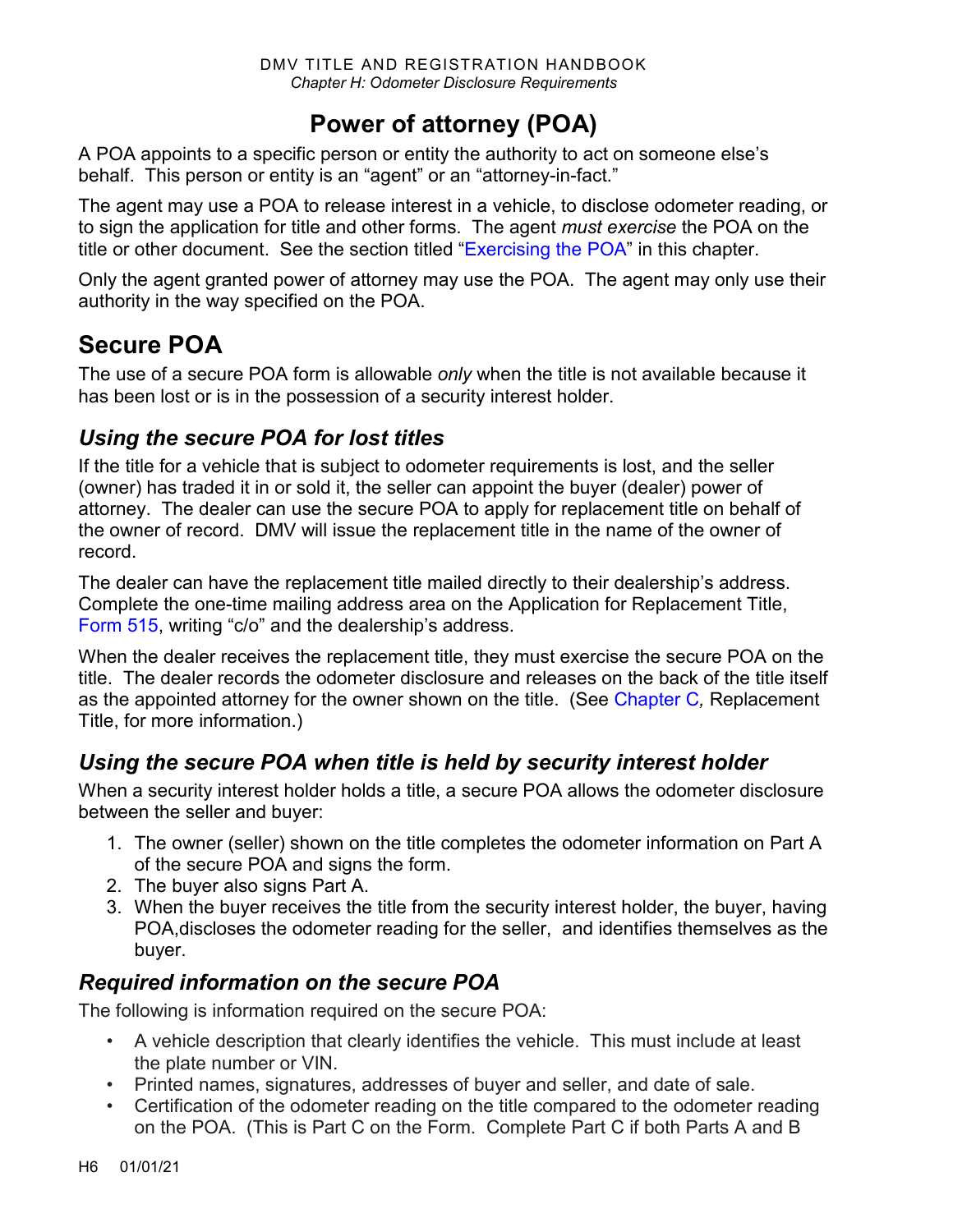were completed.)

### *Completing the Secure Power Of Attorney, Form 402*

Complete Line 1 providing the vehicle description.

#### **Part A: Lines 1-7 - POWER OF ATTORNEY TO DISCLOSE MILEAGE**

Part A appoints the buyer as attorney-in-fact to transfer the odometer disclosure to the title and to release the seller's interest on the title when the buyer receives the title.

The seller completes the odometer disclosure on line 4 of the POA, prints and signs their name on line 5, and provides address and telephone number on line 6.

The buyer must complete their name and date of sale on line 2, their address on line 3, and print and sign their name on line 7.

#### **Part B: Lines 8-13 - POWER OF ATTORNEY TO REVIEW TITLE DOCUMENT AND ACKNOWLEDGE DISCLOSURE**

Use Part B only when the previous seller and buyer used Part A and the buyer in Part A sells the vehicle before they receive the title from the security interest holder or a replacement title.

By signing on line 13, the new buyer authorizes the new seller (dealer) to transfer the odometer disclosure on the title when the seller receives it. Part B also appoints the seller as attorney-in-fact to sign the buyer's name to transfer the vehicle's title and to transfer the odometer disclosure from Part B to the title. The seller must sign on line 11.

#### **Part C: Lines 14-15 - CERTIFICATION**

If sellers and buyers used **both** Parts A and B, the agent exercising the POA on the title must complete Part C when they receive the title.

The agent exercising the POA reviews the title. They compare the mileage on the title to the mileage stated on the POA to determine if any mileage discrepancy exists. If there is no discrepancy, the agent certifies in Part C that they received and reviewed the title and that there is no mileage discrepancy.

If the mileage disclosed on the POA is less than the mileage shown on the title, the POA is void for making an odometer disclosure. The seller who granted the POA must complete a new disclosure. The only exception is when Oregon or another state's DMV made an error in recording the mileage on the title, and the mileage reported at the time was less than that reported on the current POA. If another state made such an error, you must obtain a letter of explanation from that state's DMV.

If a secure POA is void for making an odometer disclosure, the named attorney in fact can still use the POA to apply for title, or release interest as indicated on the POA.

### <span id="page-6-0"></span>*Exercising the POA*

The agent (attorney-in-fact) granted the POA must always exercise the POA.

The agent completes the assignment on the title. Where allowed, the agent may complete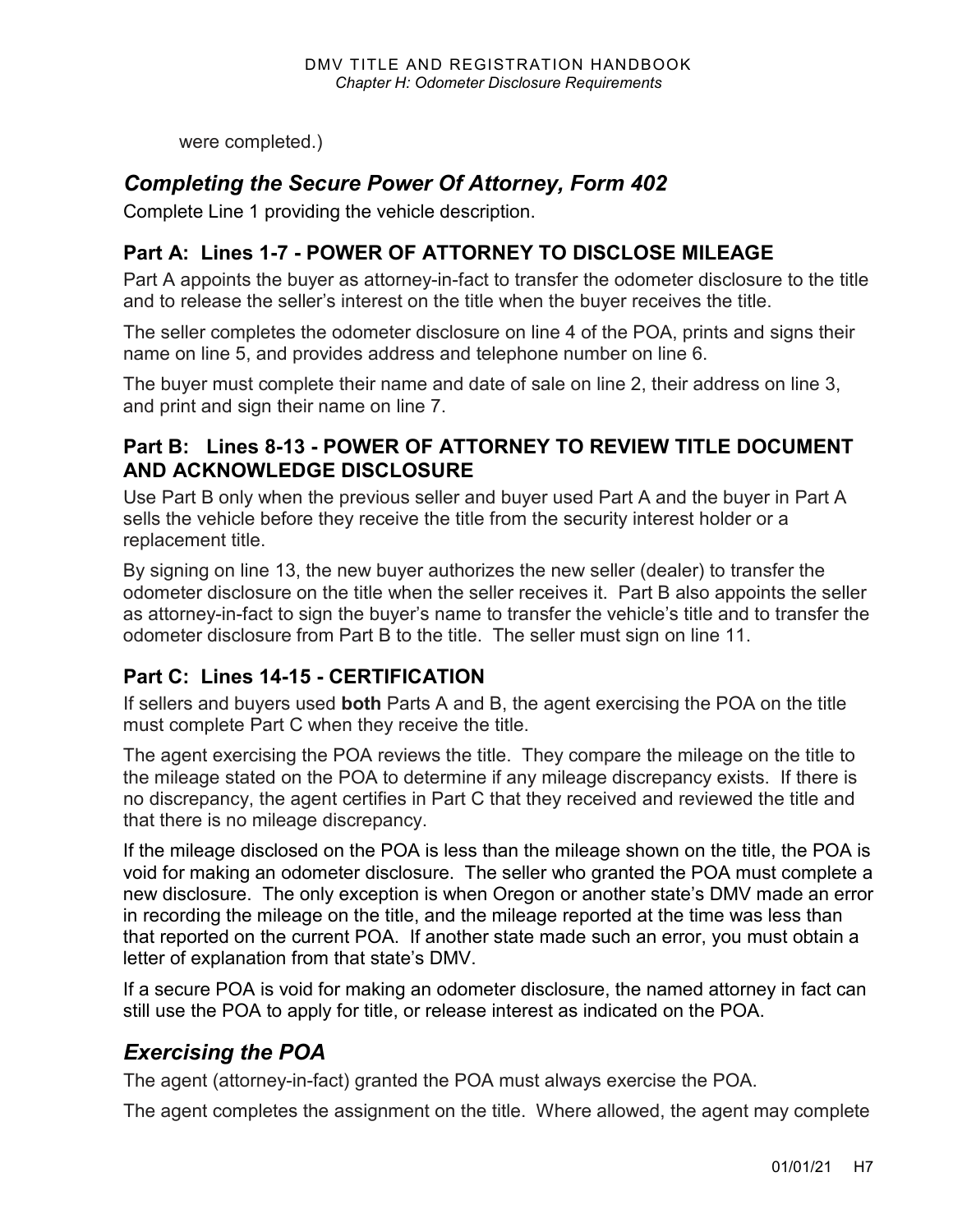#### DMV TITLE AND REGISTRATION HANDBOOK *Chapter H: Odometer Disclosure Requirements*

a secure odometer disclosure form. The agent records the disclosure exactly as if the buyer and seller were individually completing the disclosure, and must include all the required information. The mileage disclosed must be exactly as disclosed on the POA.

If there were two transfers (Part A and Part B of the Secure POA, Form 402, are completed), the agent must complete two separate assignments and disclosures.

DMV considers the POA properly exercised if:

- 1. The agent exercises the POA on the proper form and all applicable assignments and disclosures were completed.
- 2. When sellers and buyers completed Part A and B of the Secure POA, Form 402, the named attorney in fact:
	- a. Completed two assignments and disclosures on the title and/or on secure odometer disclosure forms, *and*
	- b. Completed Part C of the POA (if the odometer disclosure on the secure POA is greater than the disclosure on the title).
- 3. The mileage the attorney discloses on the title is exactly as disclosed on the POA.
- 4. The disclosures as exercised contain at least the minimum information required to be on a disclosure. See section titled ["Contents of Disclosure"](#page-1-0) in this chapter.

### *Secure power of attorney filing process*

Within 30 days of the sale or other transfer, the attorney in fact named on the secure POA must file the POA with the state that issued the secure POA form. The exception would be if you used a secure POA but the vehicle was not subject to federal odometer requirements (because of the year of the vehicle). If the title is non-conforming, a filing is not required.

The secure POA filing requirement is not restricted to dealers. Anyone who uses a secure POA to process a title transaction and does not apply for title in the state that issued the POA must submit the original POA for filing.

The attorney in fact can meet this requirement when they:

- 1. Submit an application for title and transfer in the state that issued the secure POA, *or*
- 2. File the secure POA separately.

A separate filing is required when:

- The named attorney in fact (dealer) sells the vehicle to a new purchaser (such as another dealer) and gives the transaction documents to the new purchaser; *or*
- The title and application are submitted to a state other than the one that issued the secure POA form.

The separate filing must include:

- 1. A secure copy of the secure POA, *and*
- 2. A copy of the front and back of the conforming title, which the named attorney in fact completed to show the odometer disclosure, *and*
- 3. A copy of the separate secure odometer disclosure, if the attorney in fact exercised the secure POA on that form.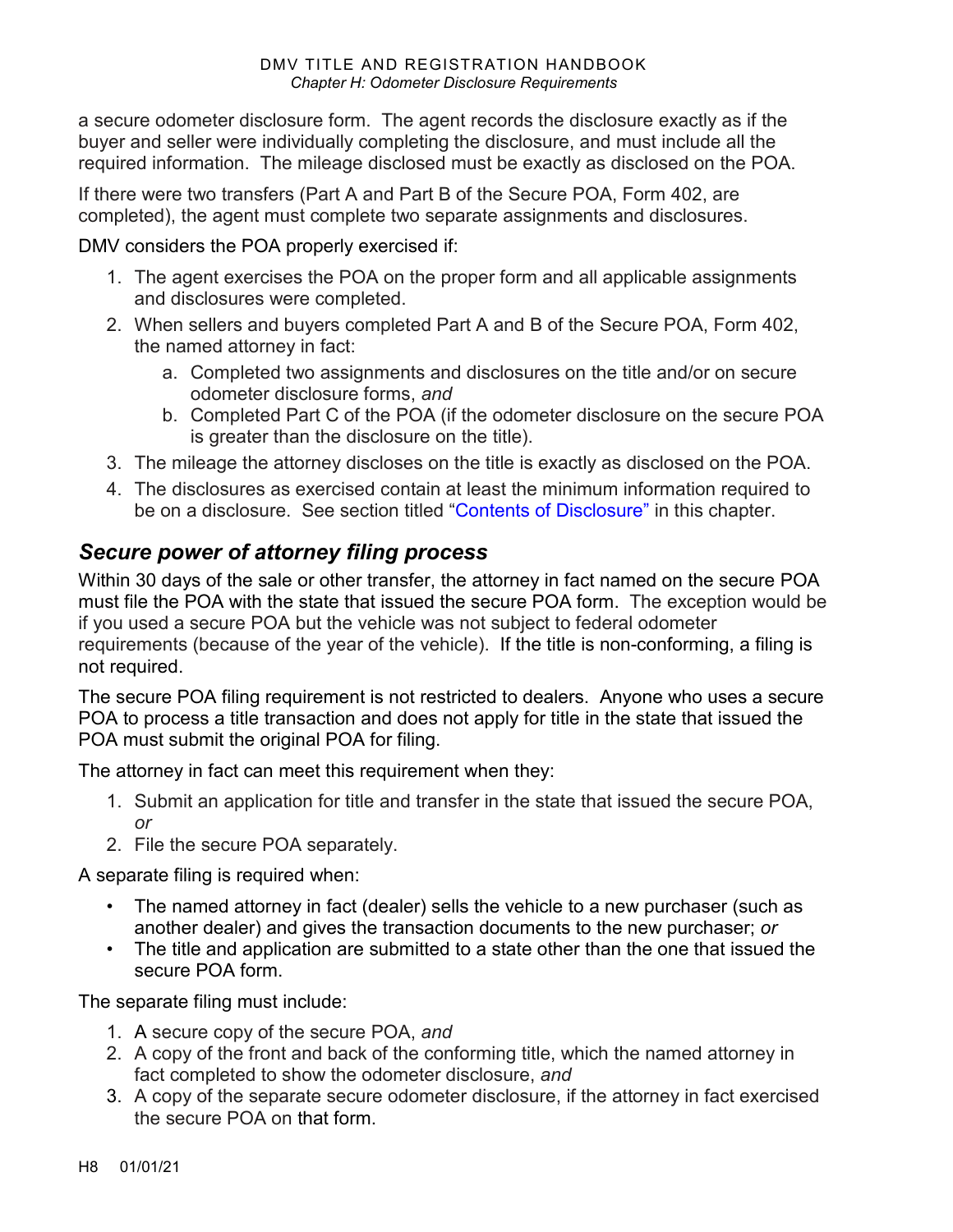Submit separate filings of the secure POA through the mail to Oregon DMV, 1905 Lana Ave NE, Salem OR 97314. The filing fee is \$4.

#### *How to file copies of the secure power of attorney*

The secure POA form has an original and three secure carbon copies. Use them as follows:

- **Original (top) –** Attach this to the title when you receive the title. Submit the original of the POA form with that title when a new title is applied for.
- **First carbon copy –** Use this to make a separate odometer filing with the state, if needed. If the appointed attorney in fact does not submit the title and original secure POA to the state or submits them to a state other than Oregon, one of the secure copies of the POA (usually the first copy) must be submitted to Oregon DMV with a copy of the front and back of the title with the \$4 filing fee.
- **Second carbon copy –** Kept by the attorney in fact for a period of five (5) years.
- **Third carbon copy –** May be used to apply for a replacement title on behalf of the seller under PART A, or to give to the seller as their copy. If used to apply for a replacement title, provide another copy (photocopy) to that seller.
- **Additional photocopies**  Additional photocopies may be made of the completed secure POA. To meet federal requirements for PART B, the buyer must be given a copy.

#### **DMV may reject a secure POA if:**

- The secure POA does not contain any vehicle information.
- Not all parts of the secure POA were completed.
- The secure POA is not an original or secure carbon copy.
- The secure POA and the title do not match.
- The odometer disclosure on the POA is less than the odometer on the copy of the title.
- **With a separate filing**:
	- 1. If there is no \$4 filing fee, *or*
	- 2. If a copy of the front and back of the title, completed by the named attorney in fact to show the odometer disclosure, is not submitted.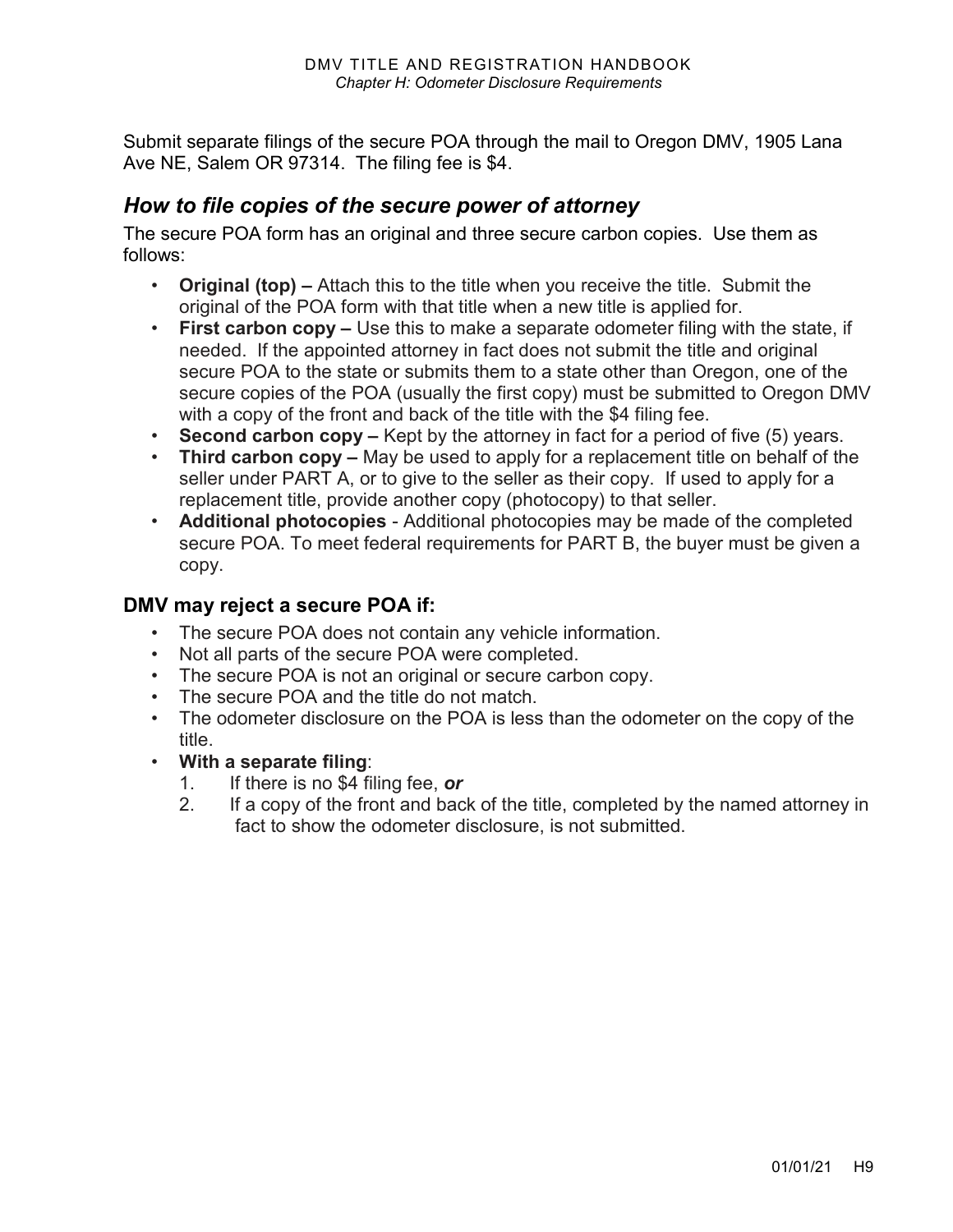#### DMV TITLE AND REGISTRATION HANDBOOK *Chapter H: Odometer Disclosure Requirements*

#### **Example of SECURE POWER OF ATTORNEY, FORM 402**

*Actual size 8½" x 11"*

|                                                      |                                                                                                                                                                                                                                                                                                              | <b>SECURE POWER OF ATTORNEY</b>                                                                                                                                                                                                                                                                                                                                                                                                                                                                                                      | <b>State of Oregon</b>   |                             | P2107151                                                                                 |                                                           |  |  |
|------------------------------------------------------|--------------------------------------------------------------------------------------------------------------------------------------------------------------------------------------------------------------------------------------------------------------------------------------------------------------|--------------------------------------------------------------------------------------------------------------------------------------------------------------------------------------------------------------------------------------------------------------------------------------------------------------------------------------------------------------------------------------------------------------------------------------------------------------------------------------------------------------------------------------|--------------------------|-----------------------------|------------------------------------------------------------------------------------------|-----------------------------------------------------------|--|--|
|                                                      |                                                                                                                                                                                                                                                                                                              |                                                                                                                                                                                                                                                                                                                                                                                                                                                                                                                                      | for a Motor Vehicle      |                             |                                                                                          |                                                           |  |  |
|                                                      |                                                                                                                                                                                                                                                                                                              | . This form may be used only when the title is physically held by a security interest holder or the original title or salvage title has been lost.                                                                                                                                                                                                                                                                                                                                                                                   |                          |                             |                                                                                          |                                                           |  |  |
|                                                      |                                                                                                                                                                                                                                                                                                              | • This form must be submitted to the Motor Vehicles Division by the person exercising Power of Attorney.                                                                                                                                                                                                                                                                                                                                                                                                                             |                          |                             |                                                                                          |                                                           |  |  |
|                                                      | a Class C felony (ORS 815.430).                                                                                                                                                                                                                                                                              | Federal and state laws require that you state a vehicle's mileage when there is a transfer of ownership. Failure to complete an odometer disclosure<br>or providing a false statement may result in fines and/or imprisonment. Under Oregon law, the offense of submitting a false odometer disclosure is                                                                                                                                                                                                                            |                          |                             |                                                                                          |                                                           |  |  |
| 1                                                    | PLATE NUMBER                                                                                                                                                                                                                                                                                                 | VEHICLE IDENTIFICATION NUMBER                                                                                                                                                                                                                                                                                                                                                                                                                                                                                                        | YEAR                     | MAKE                        | STYLE                                                                                    | <b>MODEL</b>                                              |  |  |
| <b>PART A: POWER OF ATTORNEY TO DISCLOSE MILEAGE</b> |                                                                                                                                                                                                                                                                                                              |                                                                                                                                                                                                                                                                                                                                                                                                                                                                                                                                      |                          |                             |                                                                                          |                                                           |  |  |
| 2                                                    | <b>BUYER'S PRINTED NAME</b>                                                                                                                                                                                                                                                                                  |                                                                                                                                                                                                                                                                                                                                                                                                                                                                                                                                      |                          |                             |                                                                                          | DATE OF SALE OR TRANSFER                                  |  |  |
| 3                                                    |                                                                                                                                                                                                                                                                                                              | BUYER'S ADDRESS (STREET, CITY, STATE, ZIP CODE)                                                                                                                                                                                                                                                                                                                                                                                                                                                                                      |                          |                             |                                                                                          |                                                           |  |  |
| 4                                                    | ODOMETER READING (NO TENTHS)   certify to the best of my knowledge that the odometer<br>The mileage stated is in excess of the mechanical limits.<br>reading is the ACTUAL MILEAGE of the vehicle unless<br>The odometer reading is not the actual mileage.<br>one of the following statements is checked: ▶ |                                                                                                                                                                                                                                                                                                                                                                                                                                                                                                                                      |                          |                             | <b>WARNING - ODOMETER DISCREPANCY</b>                                                    |                                                           |  |  |
|                                                      |                                                                                                                                                                                                                                                                                                              | I, as seller, appoint the buyer as my attorney-in-fact to disclose the mileage for the vehicle described above, exactly as stated in my                                                                                                                                                                                                                                                                                                                                                                                              |                          |                             |                                                                                          |                                                           |  |  |
|                                                      |                                                                                                                                                                                                                                                                                                              | disclosure, and to transfer my interest in the vehicle described above. Further, I certify that I give my power of attorney because the title is<br>being held by the security interest holder or has been lost.                                                                                                                                                                                                                                                                                                                     |                          |                             |                                                                                          |                                                           |  |  |
| 5                                                    | SELLER'S PRINTED NAME                                                                                                                                                                                                                                                                                        | SELLER'S SIGNATURE<br>X                                                                                                                                                                                                                                                                                                                                                                                                                                                                                                              |                          |                             |                                                                                          |                                                           |  |  |
| 6                                                    |                                                                                                                                                                                                                                                                                                              | SELLER'S ADDRESS (STREET, CITY, STATE, ZIP CODE)                                                                                                                                                                                                                                                                                                                                                                                                                                                                                     |                          | <b>TELEPHONE NUMBER</b>     |                                                                                          |                                                           |  |  |
|                                                      |                                                                                                                                                                                                                                                                                                              | I am aware of the above odometer displosure made by the seller/agent.                                                                                                                                                                                                                                                                                                                                                                                                                                                                |                          |                             |                                                                                          |                                                           |  |  |
| 7                                                    | BUYER'S PRINTED NAME<br><b>LIVER'S SIGNATURE</b>                                                                                                                                                                                                                                                             |                                                                                                                                                                                                                                                                                                                                                                                                                                                                                                                                      |                          |                             |                                                                                          |                                                           |  |  |
|                                                      | PART B: POWER OF ATTORNEY TO REVIEW TITLE DOCUMENT AND ACKNOWLEDGE DISCLOSURE<br>(Part B is invalid unless Part A has been completed.)                                                                                                                                                                       |                                                                                                                                                                                                                                                                                                                                                                                                                                                                                                                                      |                          |                             |                                                                                          |                                                           |  |  |
| 8                                                    | BUYER'S PRINTED NAME                                                                                                                                                                                                                                                                                         |                                                                                                                                                                                                                                                                                                                                                                                                                                                                                                                                      |                          |                             |                                                                                          | DATE OF SALE OR TRANSFER                                  |  |  |
|                                                      | BUYER'S ADDRESS (STREET, CITY, STATE, ZIP CODE)                                                                                                                                                                                                                                                              |                                                                                                                                                                                                                                                                                                                                                                                                                                                                                                                                      |                          |                             |                                                                                          |                                                           |  |  |
|                                                      |                                                                                                                                                                                                                                                                                                              |                                                                                                                                                                                                                                                                                                                                                                                                                                                                                                                                      |                          |                             |                                                                                          |                                                           |  |  |
|                                                      |                                                                                                                                                                                                                                                                                                              |                                                                                                                                                                                                                                                                                                                                                                                                                                                                                                                                      |                          |                             |                                                                                          | The mileage stated is in excess of the mechanical limits. |  |  |
|                                                      |                                                                                                                                                                                                                                                                                                              | ODOMETER READING (NO TENTHS)   certify to the best of my knowledge that the odometer<br>reading is the ACTUAL MILEAGE of the vehicle unless<br>one of the following statements is checked:                                                                                                                                                                                                                                                                                                                                           |                          |                             | The odometer reading is not the actual mileage.<br><b>WARNING - ODOMETER DISCREPANCY</b> |                                                           |  |  |
|                                                      | DEALER/WRECKER NAME                                                                                                                                                                                                                                                                                          |                                                                                                                                                                                                                                                                                                                                                                                                                                                                                                                                      |                          | <b>DEALERWRECKER NUMBER</b> |                                                                                          |                                                           |  |  |
|                                                      | AUTHORIZED PRINTED NAME                                                                                                                                                                                                                                                                                      |                                                                                                                                                                                                                                                                                                                                                                                                                                                                                                                                      |                          | AUTHORIZED SIGNATURE        |                                                                                          |                                                           |  |  |
|                                                      |                                                                                                                                                                                                                                                                                                              |                                                                                                                                                                                                                                                                                                                                                                                                                                                                                                                                      | x                        |                             |                                                                                          |                                                           |  |  |
|                                                      | SELLER'S ADDRESS (STREET, CITY, STATE, ZIP CODE)                                                                                                                                                                                                                                                             |                                                                                                                                                                                                                                                                                                                                                                                                                                                                                                                                      |                          |                             | TELEPHONE NUMBER                                                                         |                                                           |  |  |
|                                                      |                                                                                                                                                                                                                                                                                                              | I, as buyer, appoint the seller as my attorney-in-fact, to sign all papers and documents required to secure title and to sign the mileage<br>disclosure on the title for the vehicle described above, only if the disclosure is exactly as the disclosure completed above. I am aware of the<br>above odometer disclosure made by the seller/agent.                                                                                                                                                                                  |                          |                             |                                                                                          |                                                           |  |  |
| 9<br>10<br>11<br>12<br>13                            | <b>BUYER'S PRINTED NAME</b>                                                                                                                                                                                                                                                                                  |                                                                                                                                                                                                                                                                                                                                                                                                                                                                                                                                      | <b>BUYER'S SIGNATURE</b> |                             |                                                                                          |                                                           |  |  |
|                                                      | disclosure.                                                                                                                                                                                                                                                                                                  | <b>PART C: CERTIFICATION ACKNOWLEDGING ODOMETER DISCLOSURE</b><br>(To be completed if both Parts A and B are used.)<br>I certify that I received and reviewed the title for the vehicle described above and the odometer disclosure given on this power of<br>attorney is greater than that previously stated on the title or reassignment documents. If the mileage disclosure on this power of<br>attorney is less than that previously stated on the title or reassignment documents, this power of attorney is VOID for odometer | X                        |                             |                                                                                          |                                                           |  |  |
| 14                                                   | PRINTED NAME OF PERSON OR BUSINESS CERTIFYING                                                                                                                                                                                                                                                                |                                                                                                                                                                                                                                                                                                                                                                                                                                                                                                                                      |                          | AUTHORIZED SIGNATURE        |                                                                                          |                                                           |  |  |
| 15                                                   | ADDRESS (STREET, CITY, STATE, ZIP CODE)                                                                                                                                                                                                                                                                      |                                                                                                                                                                                                                                                                                                                                                                                                                                                                                                                                      | х                        |                             | DATE OF CERTIFICATION                                                                    |                                                           |  |  |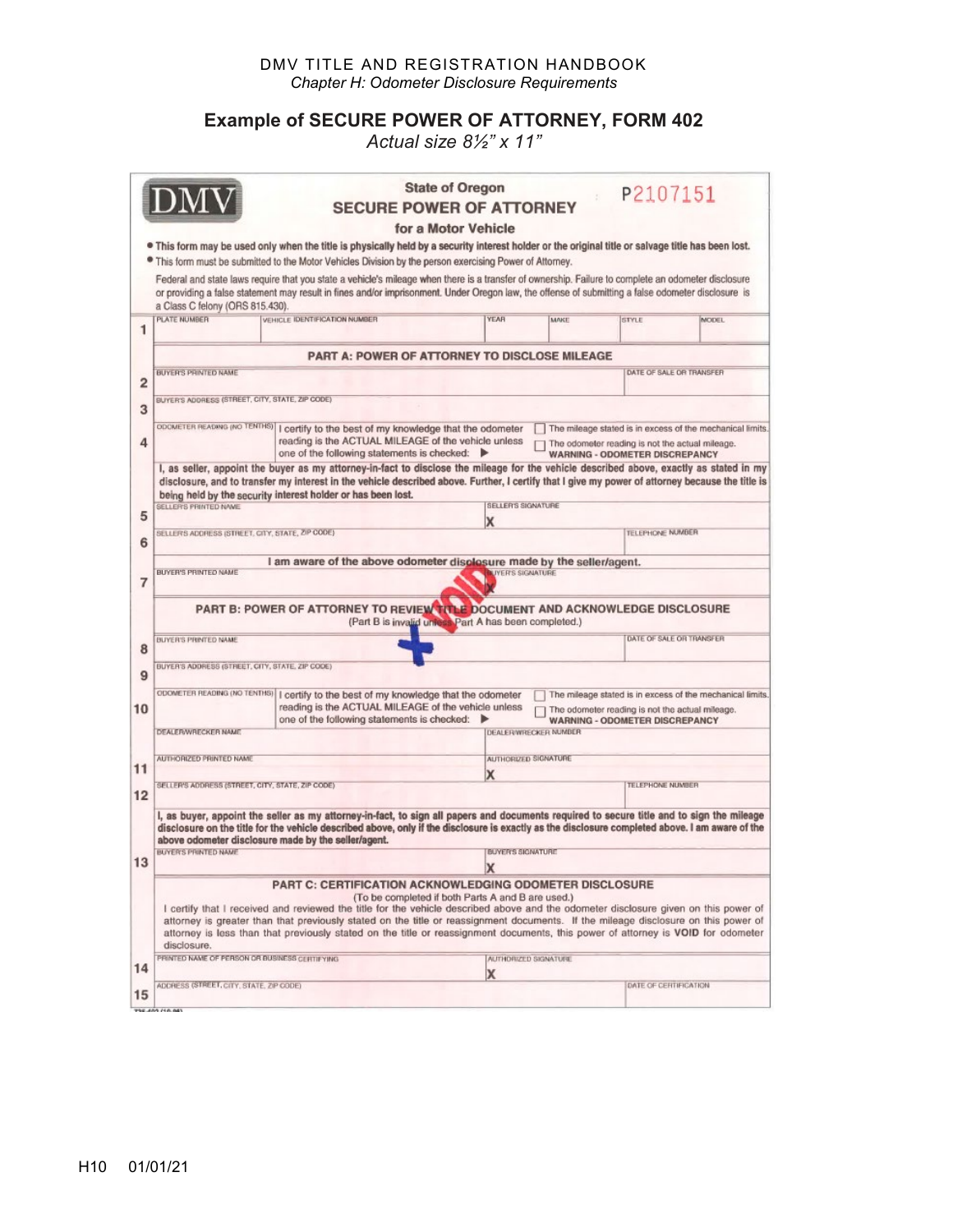## **Non-secure power of attorney**

#### *Disinterested party using for odometer disclosure*

A named attorney in fact may use a regular (non-secure) POA to make an odometer disclosure *only if the named attorney in fact is a disinterested third party.* A vehicle buyer, seller, or an employee or agent of the buyer or seller, is not a disinterested third party. Examples:

- A title clerk at the selling dealership may not be the named attorney in fact on a non-secure POA.
- A loan officer at a bank may be a disinterested third party since the bank is not a seller or buyer.

A disinterested third party cannot use a secure POA because they are not the seller or buyer.

When disinterested third parties use regular POA forms, their use is limited to signing an odometer disclosure for either the buyer or seller but **NOT** both. Examples:

- There is a new buyer for a vehicle but the security interest holder is remaining the same. That security interest holder may sign for the buyer *or* seller. The other party must sign the disclosure for themselves, or someone else may sign for them by POA.
- There is a new buyer for a vehicle and there is a new security interest holder. The new security interest holder may sign the disclosure on behalf of the buyer and the old security interest holder may sign the disclosure on behalf of the seller if each are granted POA.
- The parents of a person in the military could use a non-secure power of attorney to disclose the mileage for that person.

#### *Other types and uses of a non-secure POA*

The attorney in fact named on a non-secure POA may release interest or to apply for title, depending on what the POA indicates.

DMV provides the Power of Attorney, [Form 500,](https://www.odot.state.or.us/forms/dmv/500fill.pdf) but any POA form is acceptable as long as it contains:

- The signature of the person granting the power to sign on their behalf; and
- The name of the person or firm acting as attorney in fact; and
- Unless it is a general power of attorney, a sufficient vehicle description to identify the vehicle, including at least the plate number or VIN.

### *General power of attorney*

A general POA permits the named attorney in fact to sign any transaction for the person authorizing the POA.

#### *Durable power of attorney*

A durable power of attorney is one that does not contain words that limit the time that the power of attorney is effective. The power of attorney is effective even if the person who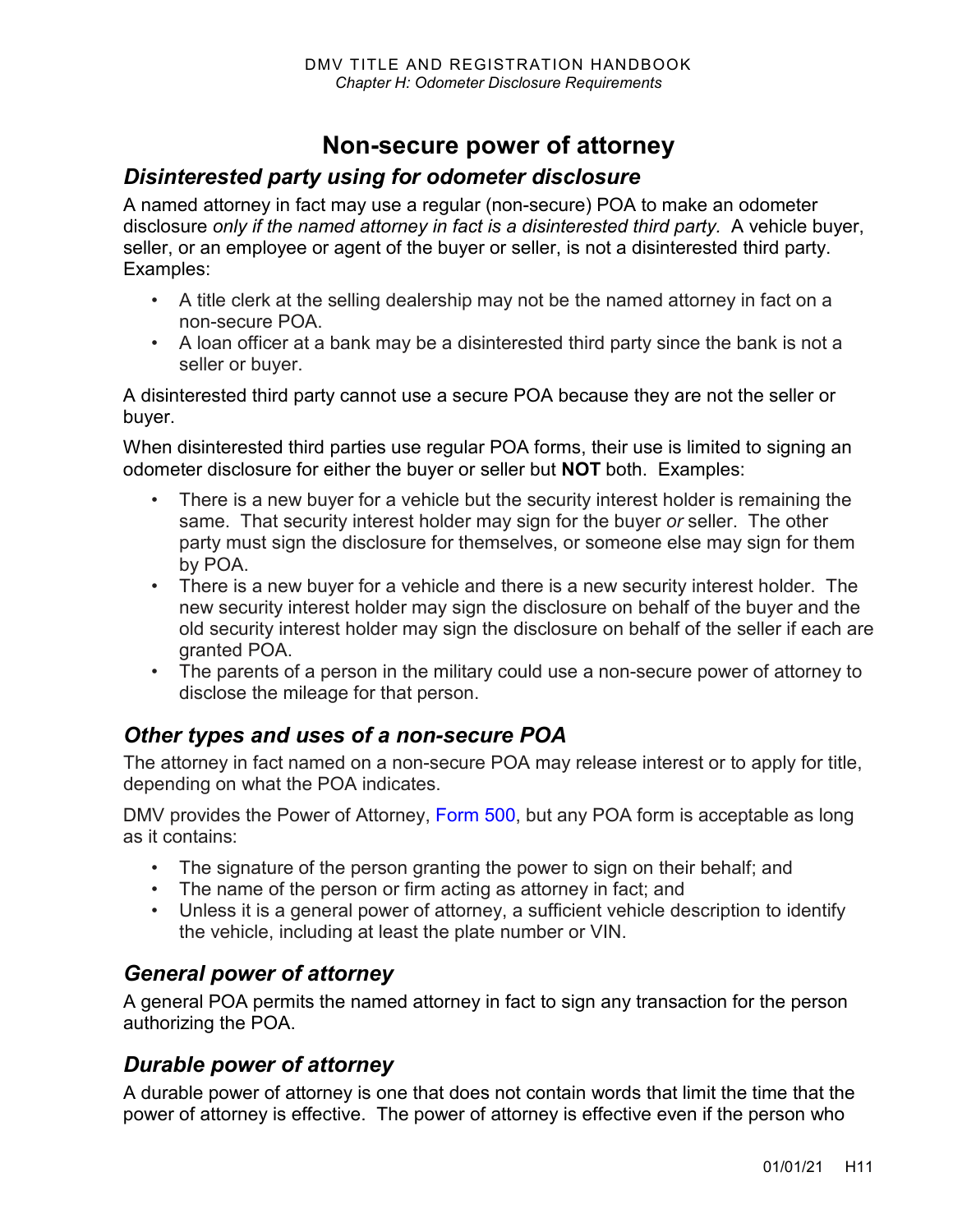initiated the power of attorney later becomes disabled or incompetent. Some POA forms may have "Durable" printed on them, but it does not change the requirements or the use of the POA.

## *Limited or special power of attorney*

A limited or special POA is the type most often used in vehicle transactions. It authorizes a person or firm to act on a person's behalf on a specific transaction, such as to sell or buy a specific vehicle. It must have enough information to identify the vehicle and match the vehicle to the ownership document submitted with the POA. It must indicate who the named attorney in fact is, and have the signature of the person giving the power.

The person given the authority to sign cannot delegate this authority to someone else.

## **Photocopies or faxes of a power of attorney**

*General or durable power of attorney (non-secure):* DMV accepts photocopies and faxes of this kind of POA if it contains a certification stating that this power of attorney is a true and exact copy of the original POA. Either the person giving the power or the named attorney in fact must sign the certification with an original signature.

*Limited or special (non-secure):* DMV accepts photocopies and faxes of this kind of POA if it contains a certification stating that the original power of attorney is lost, destroyed, or otherwise unavailable, and the original POA is not, and will not, be used to apply for a title or to transfer ownership of a vehicle. Either the person giving the power or the named attorney in fact must sign the certification with an original signature.

**Secure:** Not acceptable by photocopy or fax. The secure copies of the Secure POA are acceptable.

## **Minors and power of attorney**

A minor (under the age of 18) may initiate a power of attorney, as well as act as an agent under a power of attorney as authorized by someone else. The power of attorney is valid until the person who initiated the power of attorney dies or there is a revocation (withdrawal) of the power of attorney.

## **How long a power of attorney is valid**

A POA is no longer valid:

- When the person granting the power of attorney dies, or
- When the person granting the power of attorney revokes the POA, or
- If it is past the ending date specified, if one is provided, or
- When all copies of the document are destroyed, or
- The person appointed the attorney in fact fails to exercise the POA before the person granting the POA dies.

If the person appointed the attorney in fact exercises the POA on a document before the person granting the POA dies, the document is acceptable.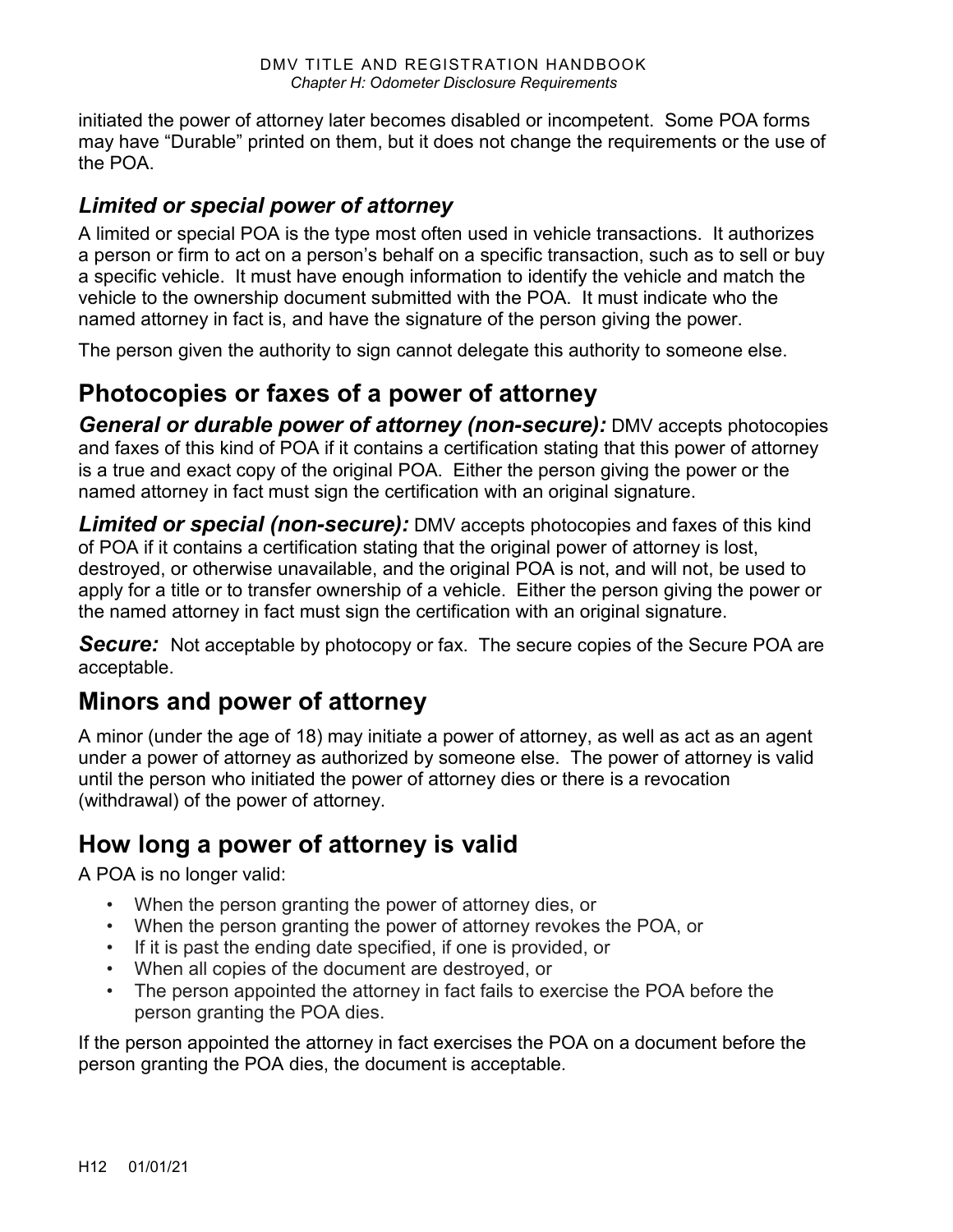#### **Example of POWER OF ATTORNEY, [FORM 500](https://www.odot.state.or.us/forms/dmv/500fill.pdf)**

*Actual size 5½" x 8½ "*

| <b>DMV</b><br><b>DOOR AND MOTOR VINAGES BETWEEN</b>                                                                                                                                                                                                                  | <b>POWER OF ATTORNEY</b>      |              |  |  |  |
|----------------------------------------------------------------------------------------------------------------------------------------------------------------------------------------------------------------------------------------------------------------------|-------------------------------|--------------|--|--|--|
| I authorize the person or firm named below to act as my representative and<br>to sign my name to any forms necessary concerning the titling and/or<br>registration of the vehicle described below.<br>This power of attorney is valid ONLY if the following sections |                               |              |  |  |  |
| are completed:<br>Name of person or firm appointed as attorney and<br>· Plate number, vehicle identification number or title number, and<br>Signature of owner.                                                                                                      |                               |              |  |  |  |
| NAME OF PERSON OR FIRM APPOINTED AS ATTORNEY (PRINTED):                                                                                                                                                                                                              |                               |              |  |  |  |
|                                                                                                                                                                                                                                                                      | <b>DESCRIPTION OF VEHICLE</b> |              |  |  |  |
| <b>BLATE NEMBER</b><br><b>YEAR</b>                                                                                                                                                                                                                                   | <b>MADE:</b>                  | BOOY STYLE   |  |  |  |
| <b>VEHICLE IDENTIFICATION NUMBER</b>                                                                                                                                                                                                                                 | TITLE NLIMBED                 |              |  |  |  |
| <b>NAME OF OWNER (PRINTED)</b>                                                                                                                                                                                                                                       |                               |              |  |  |  |
| SIGNATURE OF OWNER                                                                                                                                                                                                                                                   |                               | DATE         |  |  |  |
| x<br><b>NAME OF JOINT OWNER (PRINTED)</b>                                                                                                                                                                                                                            |                               |              |  |  |  |
| <b>SIGNATURE OF JOINT OWNER</b>                                                                                                                                                                                                                                      |                               | DATE         |  |  |  |
| x                                                                                                                                                                                                                                                                    |                               |              |  |  |  |
| <b>THIS POWER OF ATTORNEY</b>                                                                                                                                                                                                                                        |                               |              |  |  |  |
| <b>MAY NOT BE TRANSFERRED</b>                                                                                                                                                                                                                                        |                               |              |  |  |  |
| TO ANY OTHER PERSON OR FIRM                                                                                                                                                                                                                                          |                               |              |  |  |  |
| (See instructions on back for exercising power of attorney.)                                                                                                                                                                                                         |                               |              |  |  |  |
| 735-500 (4-18)                                                                                                                                                                                                                                                       |                               | STK # 300158 |  |  |  |

## **Odometer-related expedite title process**

An expedited title service is available for transactions when the applicant needs the title from DMV in a short time for reasons related to odometer disclosure requirements. Anyone may use this service.

**Note**: The odometer-related expedite title service differs from the dealer expedite title service in these ways:

- Odometer-related expedite titles are \$10, must be for odometer-related transactions, can be used by anyone (not dealers only), and can include registration transactions.
- Dealer expedite titles are \$100, do not have to be odometer related, are used by dealers only, and cannot include registration transactions.

For more information on dealer expedite title services, see [Chapter D,](https://www.oregon.gov/ODOT/DMV/docs/vtrh/chapter_d.pdf) Miscellaneous Title Application Information.

DMV issues and mails an expedited title within an estimated five working days from the receipt date of the transaction, when all requirements are met. This time only applies to transactions submitted through the mail directly to DMV headquarters. If there is a problem with the transaction, it will take longer to process.

To expedite a title related to odometer: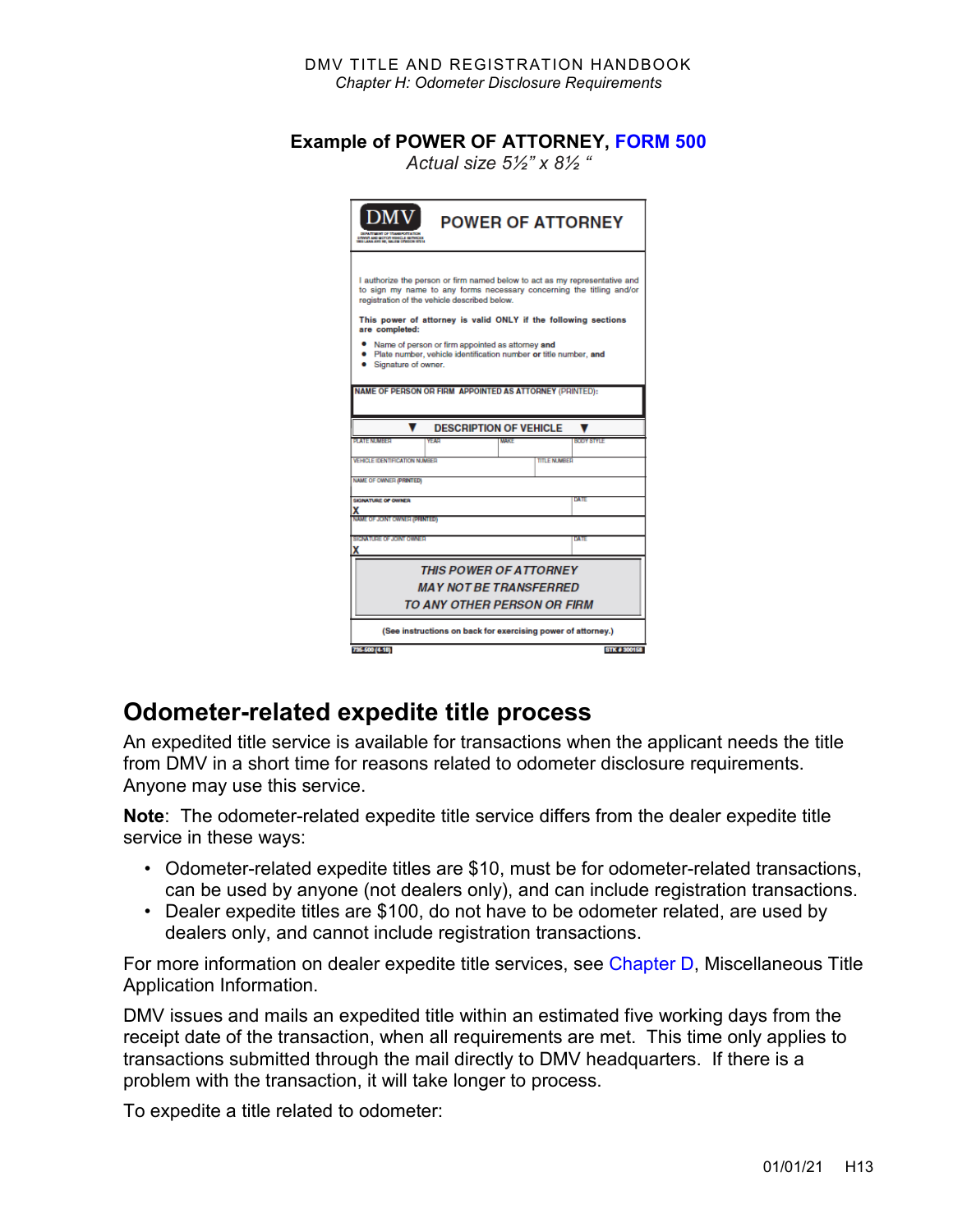- The transaction must meet all title requirements.
- The application must be complete and include any one-time mailing address, if applicable.
- The fee to expedite a title transfer for odometer-related reasons is \$10. This is in **addition** to the title fee or any other fees.
- The transaction must be mailed to DMV (see address below).
- Unless application is submitted by an Oregon dealer, it must include an explanation of why the transaction needs to be expedited (this is **not** required for Oregon dealers when they mail the transaction to the Expedite Desk and include all requirements and fees).

Special expedite title envelopes are available from DMV. Call DMV Customer Assistance to order them. They are also available at DMV field offices.

Mail expedite title requests to:

DMV Expedite Title Desk 1905 Lana Avenue NE Salem OR 97314

If an expedited title has not been received within 14 days of the date of issue, an Application for Title Never Received, [Form 512,](https://www.odot.state.or.us/forms/dmv/512fill.pdf) may be used to apply for a copy title.

## **Odometer service, repair, or replacement**

When anyone services, repairs or replaces an odometer on a vehicle subject to odometer requirements and, in doing so, **changes the reading**, that person must submit an odometer reading to DMV within 10 days of the service.

If the person servicing the odometer cannot set the replacement odometer to the original reading on the odometer, the person doing the work must do **all** of the following:

- Set the odometer to zero.
- Permanently attach a notice on the left doorframe of the vehicle. Submit a copy of the notice to DMV. This notice must contain:
	- An indication that it is an odometer repair notice.
	- The name and address of the person who completed the work.
	- The signature of the person who completed the work.
	- The mileage prior to the repair, replacement, or service.
	- The date person performed the odometer work.
	- Information that the penalty for the removal of the notice is a Class C misdemeanor.

In addition, within 10 days of completing the work, the serviceperson must submit an odometer reading to DMV, accompanied by a statement that they placed the required repair notice on the vehicle. The serviceperson may use an Odometer Repair or Replacement Certification, [Form 6747](https://www.odot.state.or.us/forms/dmv/6747fill.pdf)*,* for this purpose.

## **Corrections to odometer printed on title**

DMV may correct the odometer reading printed on a title when:

1. DMV made the error, or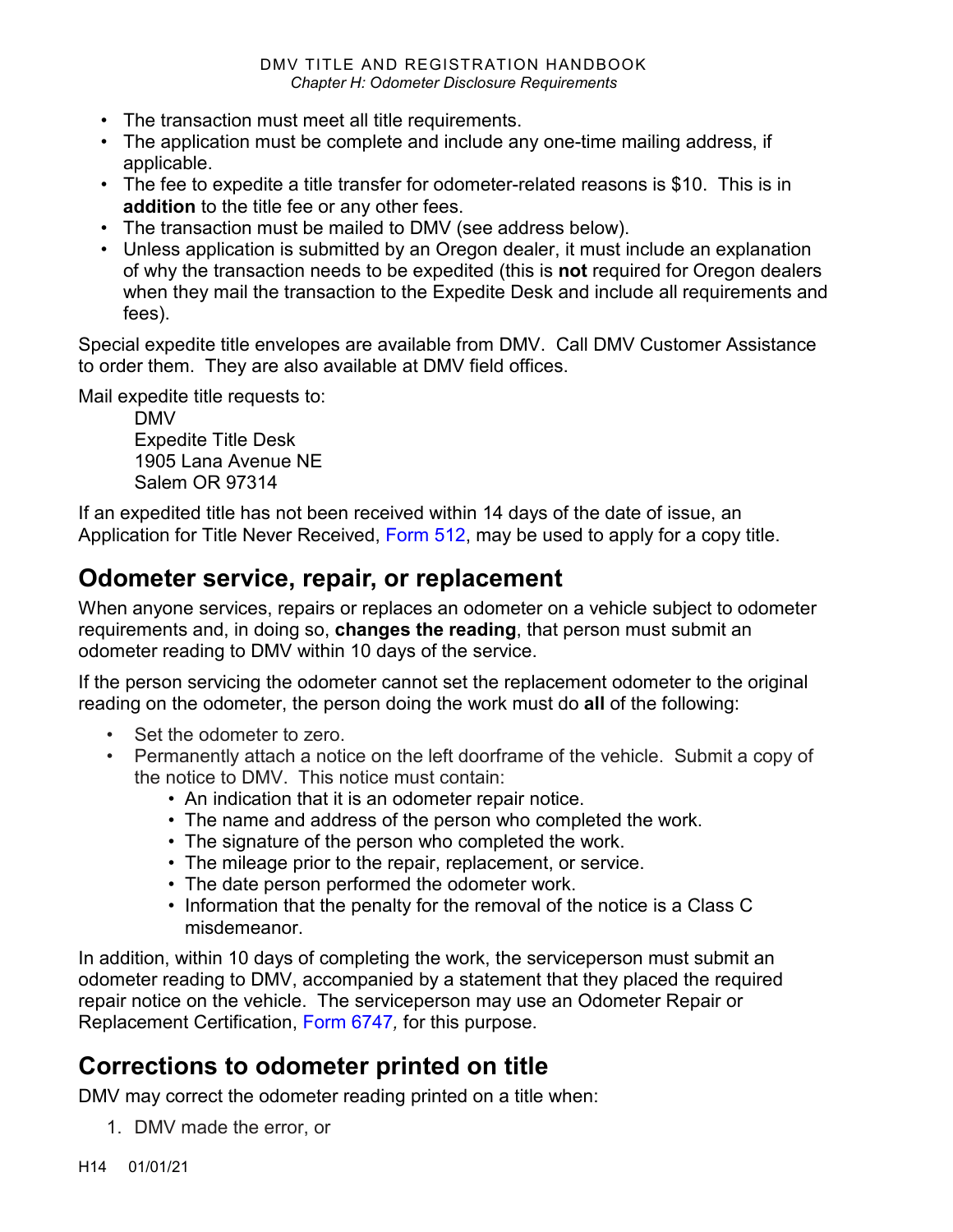2. If an incorrect disclosure was made and the request for correction is submitted within 90 days of issuance of the title or salvage title:

There must be no change in ownership.

The owner must submit the title to DMV along with the correct reading. The person who made the disclosure in error must submit a certifying statement. The statement must indicate the reason for the correction and the correct mileage. The statement must indicate whether the reading is actual, not the actual mileage, exceeds mechanical limits of the odometer, or the odometer on the vehicle is not readable.

3. If an incorrect disclosure was made and the request for correction is submitted over 90 days since DMV issued the title:

There must be no change in ownership.

The owner must submit the title to DMV along with the correct reading. There must be evidence the original disclosure was in error. Evidence may include service records such as oil changes, scheduled maintenance, repair records, or a statement from the previous owner along with an odometer disclosure between the previous owner and the owner of record indicating what the reading should have been. The evidence submitted must have odometer readings and dates.

If the applicant cannot meet these conditions, DMV cannot change the reading. If DMV is satisfied that the reading on the title does not reflect the actual mileage at the time DMV issued the title, DMV may add the message "not actual". Two examples when conditions to change the reading on the title are not met: the owner has sold the vehicle or it is over 90 days since title issuance and the owner cannot provide proof of the correct disclosure.

## **Corrections to odometer disclosures**

### *Odometer reading errors*

If there is an error in the odometer reading, the buyer and seller must disclose odometer reading again.

If the error is on the back of a title, the buyer and seller may complete the second assignment area on the title, if the title version has one. If the title does not have a second reassignment area, the buyer and seller must complete a separate secure odometer disclosure.

If the error was on a separate odometer disclosure form, the second assignment area of the form, or a new form, may be used. Attach an explanation of the error to the transaction.

#### *VIN errors*

- If the error occurs within the last six digits (sequential portion), a new odometer disclosure must be completed.
- If the error occurs anywhere else in the VIN, line through the error and write in the correct information.